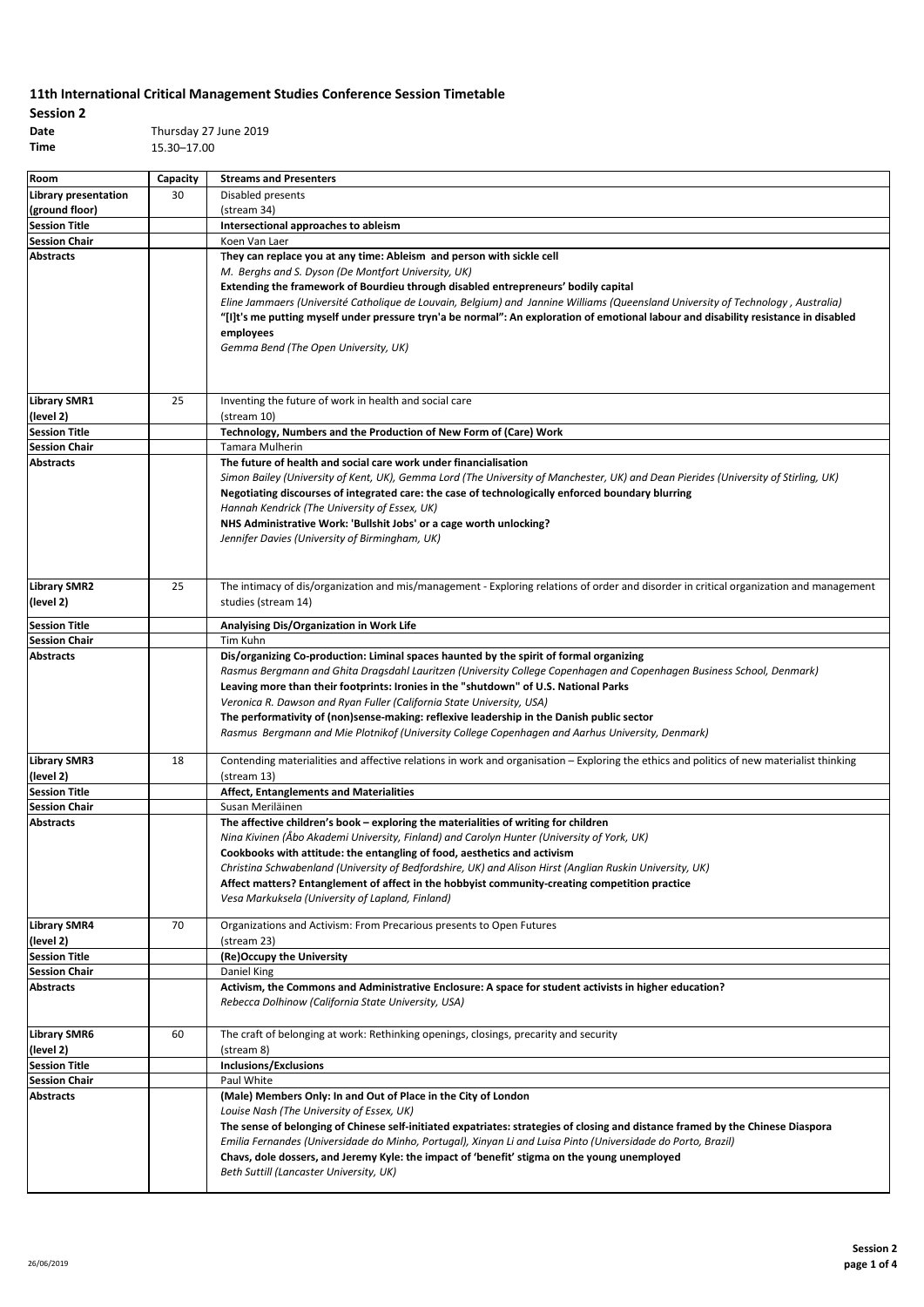# **Session 2**

**Date** Thursday 27 June 2019 **Time** 15.30–17.00

| Room                             | Capacity | <b>Streams and Presenters</b>                                                                                                                                                                                                                                                                                                                                                                                                                                                                                                                                                                                                                                                                        |
|----------------------------------|----------|------------------------------------------------------------------------------------------------------------------------------------------------------------------------------------------------------------------------------------------------------------------------------------------------------------------------------------------------------------------------------------------------------------------------------------------------------------------------------------------------------------------------------------------------------------------------------------------------------------------------------------------------------------------------------------------------------|
| <b>Library SMR7</b><br>(level 2) | 36       | Dispossessed Presents, Open Futures: Deconstructing narratives of developmentalism and modernization (stream 19)                                                                                                                                                                                                                                                                                                                                                                                                                                                                                                                                                                                     |
| <b>Session Title</b>             |          | <b>Theorising Development</b>                                                                                                                                                                                                                                                                                                                                                                                                                                                                                                                                                                                                                                                                        |
| <b>Session Chair</b>             |          | Alexandra Bristow                                                                                                                                                                                                                                                                                                                                                                                                                                                                                                                                                                                                                                                                                    |
| <b>Abstracts</b>                 |          | <b>Extractivism in Latin America: The Unfulfilled Promise of Developmentalism?</b><br>Jussara J. Pereira (FGV-EAESP, Brazil and University of Victoria, Canada), Amon Barros and Caio C. Coelho Rodrigues (FGV EAESP, Brazil)<br>Ex-periphery: South Korea in the Post-Miracle Era<br>Irina Lyan (University of Oxford, UK) and Michal Frenkel (The Hebrew University of Jerusalem, Israel)<br>The (Im)Possibility of Pluriversal Understandings of 'Development': A Narrative from Global South<br>Pathum Kodikara and Vasana Kaushalya (University of Sri Jayewardenepura, Sri Lanka                                                                                                               |
| <b>CMR 01</b><br>(ground floor)  | 50       | Undermining the Fortresses of Socioeconomic Disparities Through Critical Accounting and Management Research (stream 33)                                                                                                                                                                                                                                                                                                                                                                                                                                                                                                                                                                              |
| <b>Session Title</b>             |          | On riskiness                                                                                                                                                                                                                                                                                                                                                                                                                                                                                                                                                                                                                                                                                         |
| <b>Session Chair</b>             |          | <b>Chris Carter</b>                                                                                                                                                                                                                                                                                                                                                                                                                                                                                                                                                                                                                                                                                  |
| <b>Abstracts</b>                 |          | Value-at-Risk: The unanticipated power of a practice-based accounting measure<br>Orla McCullagh and Sheila Killian (University of Limerick, Ireland) and Mark Cummins (Dublin City University, Ireland)<br>In search for business ethics practice: A study of ethical risk integration through ethical tools' formalisation<br>Wafa Ben Khaled (University of Birmingham, UK) and Nicolas Berland (University Paris Dauphine, France)<br>"Make our French heritage great again!" Entrepreneurialism, public sector pride and the shaping of critical judgement in French public<br>organizations<br>Laure Célérier (Université d'Ottawa, Canada) and Mehdi Arfaoui (EHESS, France)                   |
| <b>CMR 11</b><br>(level 1)       | 70       | Critical accounting studies<br>(stream 3)                                                                                                                                                                                                                                                                                                                                                                                                                                                                                                                                                                                                                                                            |
| <b>Session Title</b>             |          | <b>Accounting Regulation and Hegemony</b>                                                                                                                                                                                                                                                                                                                                                                                                                                                                                                                                                                                                                                                            |
| <b>Session Chair</b>             |          | Fernanda Sauerbronn                                                                                                                                                                                                                                                                                                                                                                                                                                                                                                                                                                                                                                                                                  |
| <b>Abstracts</b>                 |          | Autonomy, metrics and hegemony: impact of metricized management control<br>Scott Allan (University of Aberdeen, UK)<br>Accounting for the phases of hegemony: The World Bank, the IASB and IFRS for SMEs<br>Rebecca Warren (The University of Essex, UK), David Carter (University of Canberra, Australia) and Christopher Napier (Royal Holloway,<br>University of London, UK)<br>Accounting for Real Utopias - reclaiming the conversation<br>Maureen McCulloch (Oxford Brookes University, UK)                                                                                                                                                                                                    |
| <b>CMR 15</b>                    | 70       | Critical organizational history                                                                                                                                                                                                                                                                                                                                                                                                                                                                                                                                                                                                                                                                      |
| (level 1)                        |          | (stream 9)                                                                                                                                                                                                                                                                                                                                                                                                                                                                                                                                                                                                                                                                                           |
| <b>Session Title</b>             |          | Gender, Diversity and History Making 2                                                                                                                                                                                                                                                                                                                                                                                                                                                                                                                                                                                                                                                               |
| <b>Session Chair</b>             |          | Jean Helms Mills                                                                                                                                                                                                                                                                                                                                                                                                                                                                                                                                                                                                                                                                                     |
| <b>Abstracts</b>                 |          | The first sex reassignment surgery in Brazilian dictatorship<br>Camilla Pinto Luna and Denise Franca Barros (Universidade do Grande Rio, Brazil)<br>Secret life of lady doctor: Feminizing medicine in Pakistan<br>Ayesha Masood (Lahore University, Pakistan)<br>Organizations as intersectional complexity - A new organizational metaphor emerging from Morgan's 'Images of Organization'<br>Regine Bendl and Angelika Schmidt (Vienna University of Economics and Business, Austria)                                                                                                                                                                                                             |
| <b>Wilson D Beech</b>            | 32       | Political parties: organising for change?                                                                                                                                                                                                                                                                                                                                                                                                                                                                                                                                                                                                                                                            |
| (level 1)                        |          | (stream 28)                                                                                                                                                                                                                                                                                                                                                                                                                                                                                                                                                                                                                                                                                          |
| <b>Session Title</b>             |          | <b>Political parties</b>                                                                                                                                                                                                                                                                                                                                                                                                                                                                                                                                                                                                                                                                             |
| <b>Session Chair</b>             |          | Mona Moufahim                                                                                                                                                                                                                                                                                                                                                                                                                                                                                                                                                                                                                                                                                        |
| <b>Abstracts</b>                 |          | The politics of organizations<br>Edson Antunes Quaresma Júnior (Federal Institute of Education, Science and Technology of Northern Minas Gerais, Brazil) and Alexandre de<br>Pádua Carrieri (Federal University of Minas Gerais, Brazil)<br>The influence of political parties in the strategy and in the decision making of the student movement: An analysis of the election period<br>of 2018 in Brazil<br>Tassiani Aparecida dos Santos and José Mateus Ferreira Lourenço (Universidade São Paulo, Brazil)<br>Between Emergence and Partial Organization: The case of La République en Marche<br>Charles Barthold (The Open University, UK) and Martin Fougère (Hanken Business School, Finland) |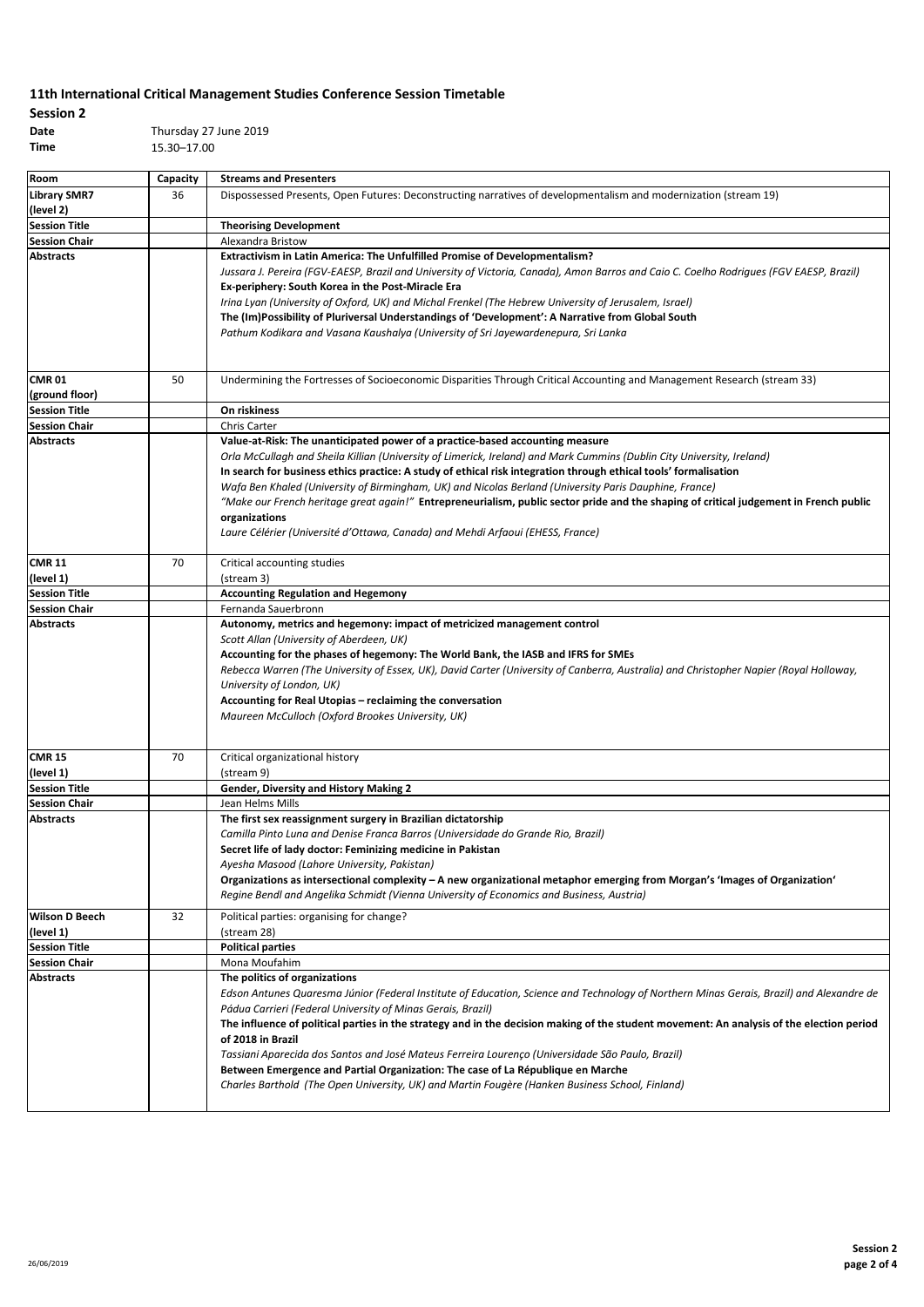| <b>Session 2</b> |             |
|------------------|-------------|
| Date             | Thursday 27 |
| Time             | 15.30-17.00 |

**Date** Thursday 27 June 2019

| Room                                     | Capacity | <b>Streams and Presenters</b>                                                                                                                                                                |  |
|------------------------------------------|----------|----------------------------------------------------------------------------------------------------------------------------------------------------------------------------------------------|--|
| <b>Wilson D Hazel</b>                    | 24       | Academic failure': Challenging how academic career success is understood, and imagining alternatives                                                                                         |  |
| (level 1)                                |          | (stream 32)                                                                                                                                                                                  |  |
| <b>Session Title</b>                     |          | Alternatives narratives of academic careers and identities                                                                                                                                   |  |
| <b>Session Chair</b>                     |          | Andrea Mária Toarniczky                                                                                                                                                                      |  |
| <b>Abstracts</b>                         |          | Contested academic identities: passion, paradox and insecurities                                                                                                                             |  |
|                                          |          | Carly Lamont (Bournemouth University, UK)                                                                                                                                                    |  |
|                                          |          | Repurposing the academic as service worker? Emotion work in a marketized HE sector                                                                                                           |  |
|                                          |          | Elizabeth Nixon (University of Nottingham, UK), Richard Scullion and Helen Haywood (Bournemouth University, UK)<br>The barrier to crafting a successful academic identity - other academics? |  |
|                                          |          | Laura Messer (University of Suffolk, UK)                                                                                                                                                     |  |
|                                          |          |                                                                                                                                                                                              |  |
| <b>Wilson D Holly</b><br>(level 1)       | 45       | Critical Entrepreneurship Studies: Destabilizing and Transgressing Mainstream Entrepreneurship<br>(stream 15)                                                                                |  |
| <b>Session Title</b>                     |          | <b>Entrepreneurial Divergence and Difference</b>                                                                                                                                             |  |
| <b>Session Chair</b>                     |          | Hadil Al-Moosa                                                                                                                                                                               |  |
| <b>Abstracts</b>                         |          | Making Sense of Precarity in Migrants' Self-Employment                                                                                                                                       |  |
|                                          |          | Tayo Korede (Newcastle University, UK)                                                                                                                                                       |  |
|                                          |          | The role of fiction in the emergence of alternative organization: a Deleuzian perspective                                                                                                    |  |
|                                          |          | Olivier Gauthier and Laure Léglise (Université de Paris-Dauphine, France)                                                                                                                    |  |
|                                          |          | Crowd, Factory, Community, and Cult: Entrepreneurial multiplicity at the University of Waterloo                                                                                              |  |
|                                          |          | Ryan T. MacNeil, Alisha Christie, Bailey Darling and Connor Sheehan (Acadia University, Canada)                                                                                              |  |
| <b>Wilson D Hornbeam</b>                 | 34       | Problematising the Recolonization of Decolonial Scholar-Activism: Whiteness, Neoliberalization and the Threat of Co-optation within the                                                      |  |
| (level 1)                                |          | New Spirit of Liberal Openness                                                                                                                                                               |  |
|                                          |          | (stream 17)                                                                                                                                                                                  |  |
| <b>Session Title</b>                     |          | Decolonizing approaches and practices: Liberation, vocality and reconciliation                                                                                                               |  |
| <b>Session Chair</b>                     |          | Sadhvi Dar                                                                                                                                                                                   |  |
| <b>Abstracts</b>                         |          | <b>Against Dialogue: Decolonising as Liberation</b>                                                                                                                                          |  |
|                                          |          | Chahrazad Abdallah (Singapore University of Social Sciences, Singapore)                                                                                                                      |  |
|                                          |          | Decolonising and re-colonising practices of vocality                                                                                                                                         |  |
|                                          |          | Deborah N Brewis (University of Bath, UK)                                                                                                                                                    |  |
| <b>Wilson D Yew</b>                      | 24       | Doctoral Students and Early Career Researchers stream                                                                                                                                        |  |
| (level 1)                                |          | (stream 27)                                                                                                                                                                                  |  |
| <b>Session Title</b>                     |          | <b>Critical Perspectives and Education</b>                                                                                                                                                   |  |
| <b>Session Chair</b>                     |          | Caroline Micklewright                                                                                                                                                                        |  |
| <b>Abstracts</b>                         |          | Performance management as surveillance: A case of academic spaces as resistance spaces                                                                                                       |  |
|                                          |          | Sadi Seyama (University of Johannesburg, South Africa)                                                                                                                                       |  |
|                                          |          | The Paradox of Work-Placement Identity: Exploring the Challenges of Role Transition from Students to Interns in the Workplace                                                                |  |
|                                          |          | Faroog Mughal (University of Bath, UK), Uzair Shah and Carolyn Downs (Lancaster University, UK)                                                                                              |  |
| <b>Wilson A MR12</b>                     | 20       | Big data                                                                                                                                                                                     |  |
| (level 2)                                |          | (stream 4)                                                                                                                                                                                   |  |
| <b>Session Title</b>                     |          | Digitalization in organizations: new practices and players                                                                                                                                   |  |
| <b>Session Chair</b>                     |          | Elisabeth Anna Guenther                                                                                                                                                                      |  |
| <b>Abstracts</b>                         |          | Old data for contemporary problems: European Natural History Museums as digital data infrastructures                                                                                         |  |
|                                          |          | Henk Koerten (Vrije Universiteit Amsterdam, The Netherlands)                                                                                                                                 |  |
|                                          |          | The consultant machine: How digitalization is changing recruiters' professional practices and identity                                                                                       |  |
|                                          |          | Jannes Zwaenepoel (Hasselt University, Belgium) and Patrizia Zanoni (Hasselt University, Belgium and Utrecht University, The Netherlands)                                                    |  |
|                                          |          | The human behind algorithms: Personal and professional ethics of data scientists                                                                                                             |  |
|                                          |          | Mayra Ruiz Castro (University of Roehampton, UK)                                                                                                                                             |  |
|                                          |          |                                                                                                                                                                                              |  |
| MYB <sub>2</sub>                         | 36       | Creaturely Ethics, Poetics and Critical Animal Studies                                                                                                                                       |  |
| (ground floor)                           |          | (stream 16/36)                                                                                                                                                                               |  |
| <b>Session Title</b>                     |          | The complexities of love and care: Animals and humans in vibrant or destructive assemblages                                                                                                  |  |
| <b>Session Chair</b><br><b>Abstracts</b> |          | Matthew Cole<br>The abnormal love of Sue Coe: Depicting a 'Baboon Heart Transplant'                                                                                                          |  |
|                                          |          | Victor J. Krawczyk (University of South Australia, Australia)                                                                                                                                |  |
|                                          |          | Exploring humanimal interactions and the 'hands-on' practices of care at the veterinary clinic                                                                                               |  |
|                                          |          | Astrid Huopalainen (Copenhagen Business School, Denmark) and Suvi Satama (University of Turku, Finland)                                                                                      |  |
|                                          |          | Milking it for all its worth? Unpalatable practices, dairy cows and veterinary work                                                                                                          |  |
|                                          |          | Caroline Clarke (The Open University, UK), David Knights (Lancaster University, UK) and Cinzia Priola (The Open University, UK)                                                              |  |
|                                          |          |                                                                                                                                                                                              |  |
|                                          |          |                                                                                                                                                                                              |  |